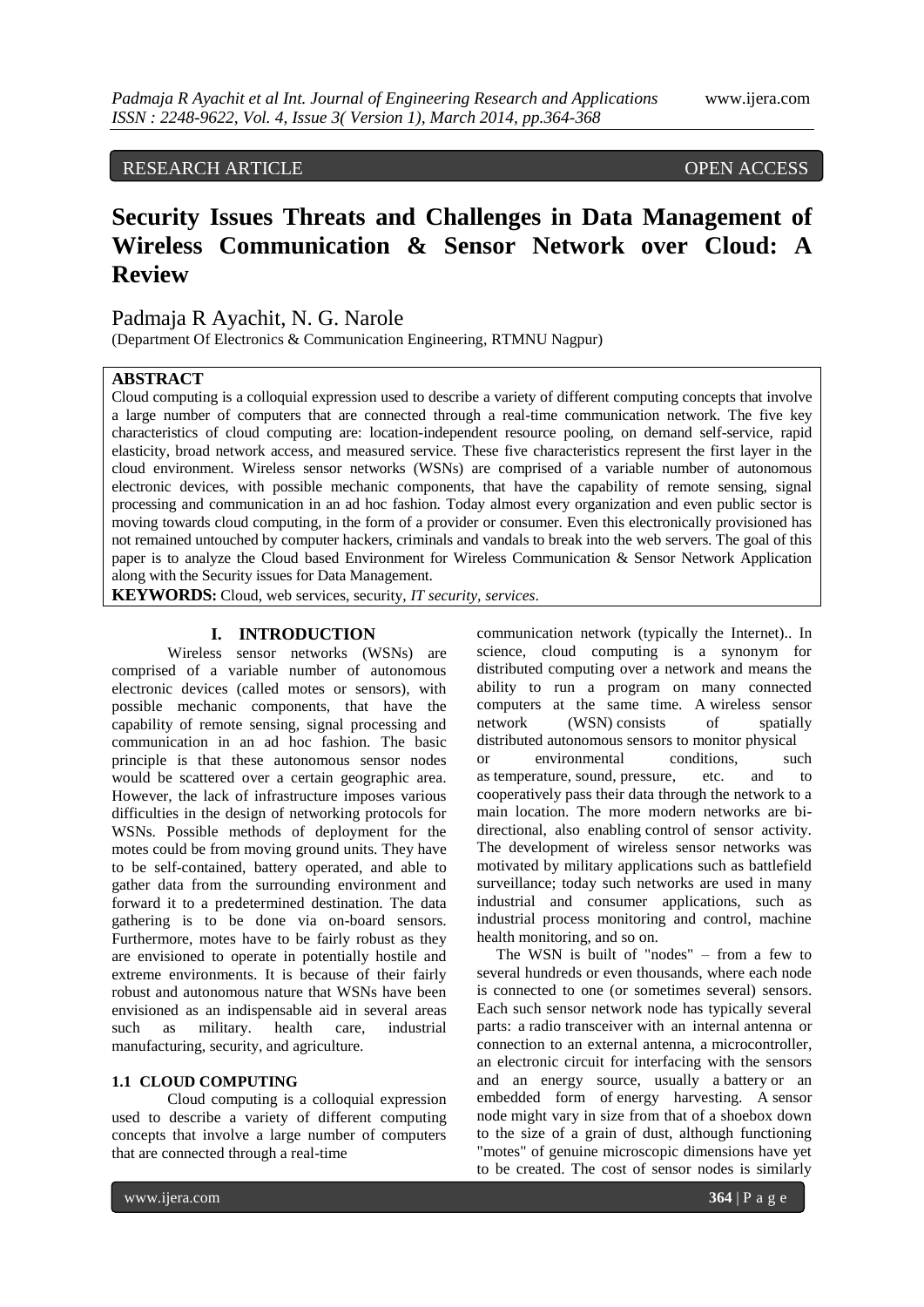variable, ranging from a few to hundreds of dollars, depending on the complexity of the individual sensor nodes. Size and cost constraints on sensor nodes result in corresponding constraints on resources such as energy, memory, computational speed and communications bandwidth. The topology of the WSNs can vary from a simple [star network](http://en.wikipedia.org/wiki/Star_network) to an advanced [multi-hop](http://en.wikipedia.org/wiki/Mesh_networking) [wireless mesh network.](http://en.wikipedia.org/wiki/Wireless_mesh_network) The propagation technique between the hops of the network can be routing or flooding.



Fig1: Cloud Environment Architecture

The use of cloud computing has increased rapidly in many organizations. Cloud computing provides many benefits in terms of low cost and accessibility of data. Ensuring the security of cloud computing is a major factor in the cloud computing environment, as users often store sensitive information with cloud storage providers but these providers may be un trusted. Dealing with "single cloud" providers is predicted to become less popular with customers due to risks of service availability failure and the possibility of malicious insiders in the single cloud. A movement towards "multi-clouds", or in other words, "inter clouds" or "cloud-of-clouds" has emerged recently.

Cloud computing is the delivery of computing as a service rather than a product, whereby shared resources, software, and information are provided to computers and other devices as a utility (like the electricity grid) over a network (typically the Internet). End users access cloud based applications through a web browser or a lightweight desktop or mobile app while the business software and data are stored on servers at a remote location.

Cloud application providers strive to give the same or better service and performance than if the software programs were installed locally on end-user computers. At the foundation of cloud computing is the broader concept of infrastructure convergence and shared services. This type of data centre

environment allows enterprises to get their applications up and running faster, with easier manageability and less maintenance, and enables IT to more rapidly adjust IT resources (such as servers, storage, and networking) to meet fluctuating and unpredictable business demand The cloud computing model consists of five characteristics, three delivery models, and four deployment models.

The five key characteristics of cloud computing are: location-independent resource pooling, on demand self-service, rapid elasticity, broad network access, and measured service. These five characteristics represent the first layer in the cloud environment. The three key cloud delivery models are infrastructure as a service (IaaS), platform as a service (PaaS), and software as a service (SaaS). In IaaS, the user can benefit from networking infrastructure facilities, data storage and computing services. In other words, it is the delivery of computer infrastructure as a service. An example of IaaS is the Amazon web service . In PaaS, the user runs custom applications using the service provides infrastructure and providing licensed applications to users to use services is known as SaaS. An example of SaaS is the Salesforce.com CRM application. This model represents the second layer in the cloud environment architecture.

Cloud deployment models include public, private and hybrid clouds. A cloud environment that is accessible for multi-tenants and is available to the public is called a public cloud. A private cloud is available for a particular group, while a community cloud is modified for a specific group of customers. Hybrid cloud infrastructure is a composition of two or more clouds (private, community, or public cloud) . This model represents the third layer in the cloud environment architecture. The infrastructure that is owned and managed by users is in the private cloud. Data that is accessed and controlled by trusted users is in a safe and secure private cloud, whereas the infrastructure that is managed and controlled by the cloud service provider is in a public cloud. In particular this data is out of users control and is managed and shared with unsafe and un trusted servers.

Secure delivery of data to and from the cloud is however a serious issue that needs to be addressed.

WSN and cloud can be integrated through the use of PHP and MYSQL

## **1.2 SECURITY ISSUES IN CLOUD COMPUTING**

Security has always been the main issue for IT Executives when it comes to cloud adoption. However, cloud computing is an agglomeration of technologies, operating systems, storage, networking, virtualization, each fraught with inherent security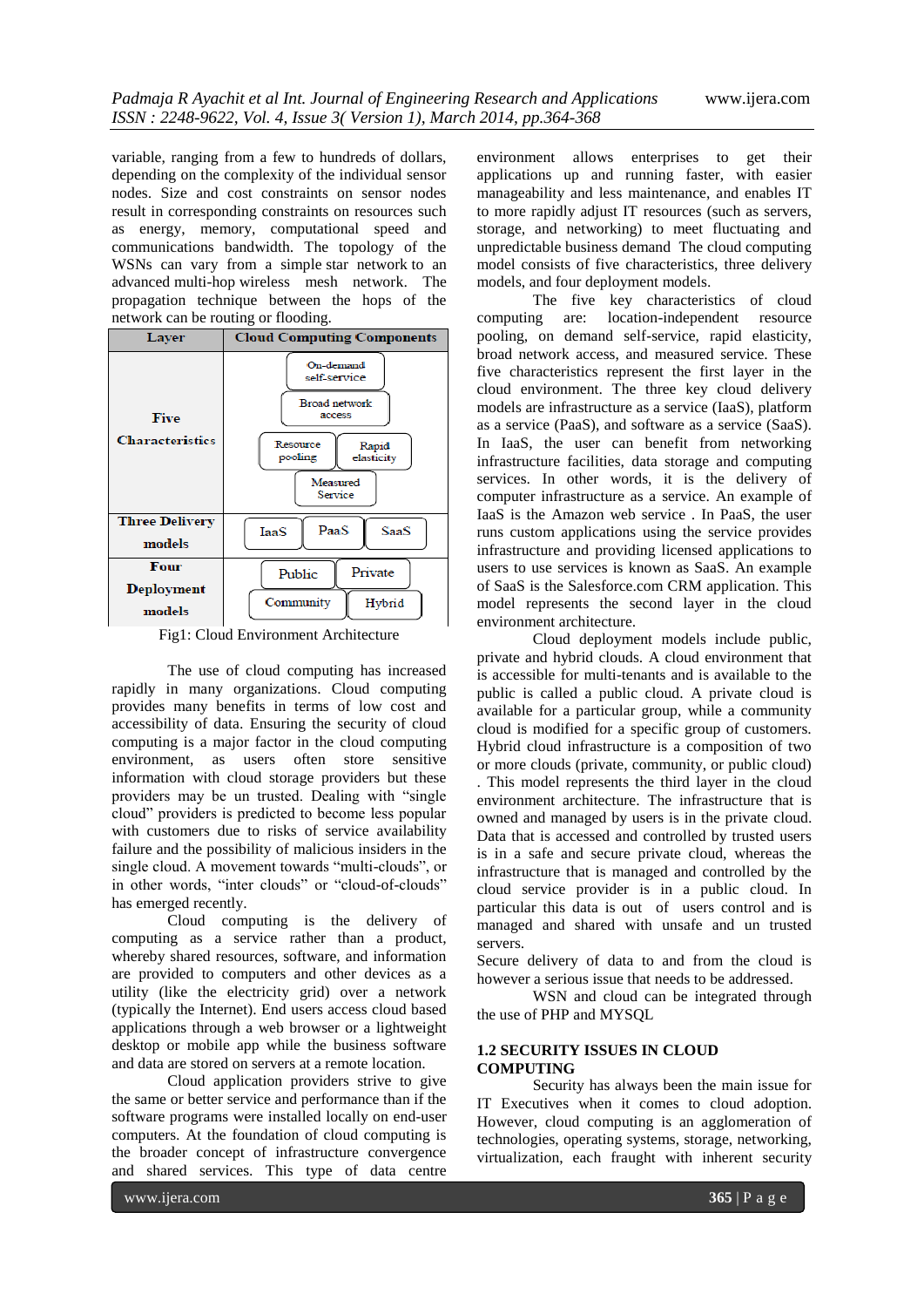issues. For example, browser based attacks, denial of service attacks and network intrusion become carry over risks into cloud computing Organizations such as ISACA and Cloud Security Alliance publish guidelines and best practices to mitigate the security issues in the cloud. It includes certain algorithms like encryption and decryption algorithm.

# **II. CREATION OF CLOUD BASED ENVIRONMENT FOR WCSN**

Wireless sensor network (WSN) is a selforganizing network consisting of a lot of sensor devices that connect to others through wireless communication channel in multi-hop manner. Sensors collect environment parameters and transmit sensing data back to a central management node (i.e., a sink node) for further processing. Nowadays, WSN has been applied in many fields, such as environment monitoring, military, surveillance, disaster rescue and healthcare etc., and it is more widely used in the Internet of things (IoT) era. However, sensors are usually low cost devices equipped with limited resources, e.g., processing power, memory, wireless bandwidth, and battery. The design of WSN must take care of these constrains, especially the battery limitation that determines the lifetime of a sensor and a sensor network. All layer protocols used in WSN are optimized to reduce energy consumption, including MAC layer, network layer (routing protocols), transport layer, and cross-layer approaches. Since transmitting operation consumes more energy comparing against sensing and processing operations, some other technologies have been proposed to save energy, e.g., in-network data processing, mobile sink for data collection, and topology reorganization.

Cloud computing is considered as a cost efficient way of IT resource provision manner . It offers a number of advantages such as scalability, agility and economy efficiency, in comparison of traditional IT infrastructure. The cloud computing technology invented by Google is suitable for big data storage and processing. The Hadoop, an open source implementation of Google's cloud by Apache, is widely adopted by many companies. In this paper, we propose a novel architecture based on cloud computing for wireless sensor network. In this architecture, a cloud acts as a virtual sink and collects sensing data in multiple points. Therefore, the WSN is naturally divided into units which we refer as "zones". Each node in the cloud is responsible for data collection of sensors in a zone. The sensors in a zone are organized as a local WSN in flat or hierarchy topology, and these local networks are integrated together by the cloud. As a result, the average end-to-end path length of packet transmission could be shortened, and the energy

consumption would be reduced. The required bandwidth for data transmission is reduced as well. Moreover, data in cloud are stored and processed in distributed manner, thus complicated tasks could be completed timely, which would be preferred for large volume data process.



Fig 2:Typical multi-hop wireless sensor network architecture

#### **III. DATA HANDLING OF WCSN**

Wireless sensor networks of devices are already being deployed. Robust and efficient deployment of these networks will require as much hands-off configuration and management as possible as the size of these networks increase beyond trial dimensions. Incorporating intelligence in a low cost device is an important requirement if the limited resources of these networks are to be used effectively. This paper proposes a hybrid algorithm that is shown to fulfil some of the important requirements.

Efficient monitoring of environmental conditions over time and space is an important and developing field in it's own right, but also serves as a useful test case for more heterogeneous pervasive networks[5]. Mobile phones, laptops, pdas all have limited bandwidth and battery power but extensive functional capabilities, getting the most out of these devices in an increasingly networked society is a primary goal for ICT research.

A multi-layered algorithm is proposed that provides a scalable and adaptive method for handling data on a wireless sensor network. Statistical tests, local feedback and global genetic style material exchange ensure limited resources such as battery and bandwidth are used efficiently by manipulating data at the source and important features in the time series are not lost when compression needs to be made. The approach leads to a more 'hands off' implementation which is demonstrated by a real world oceanographic deployment of the system.

# **IV. DATA SECURITY METHODS & ALGORITHMS OVER CLOUD**

The 'algorithm' is in fact a hybrid of several decision making and data handling systems. For the purposes of this paper we will assume that the data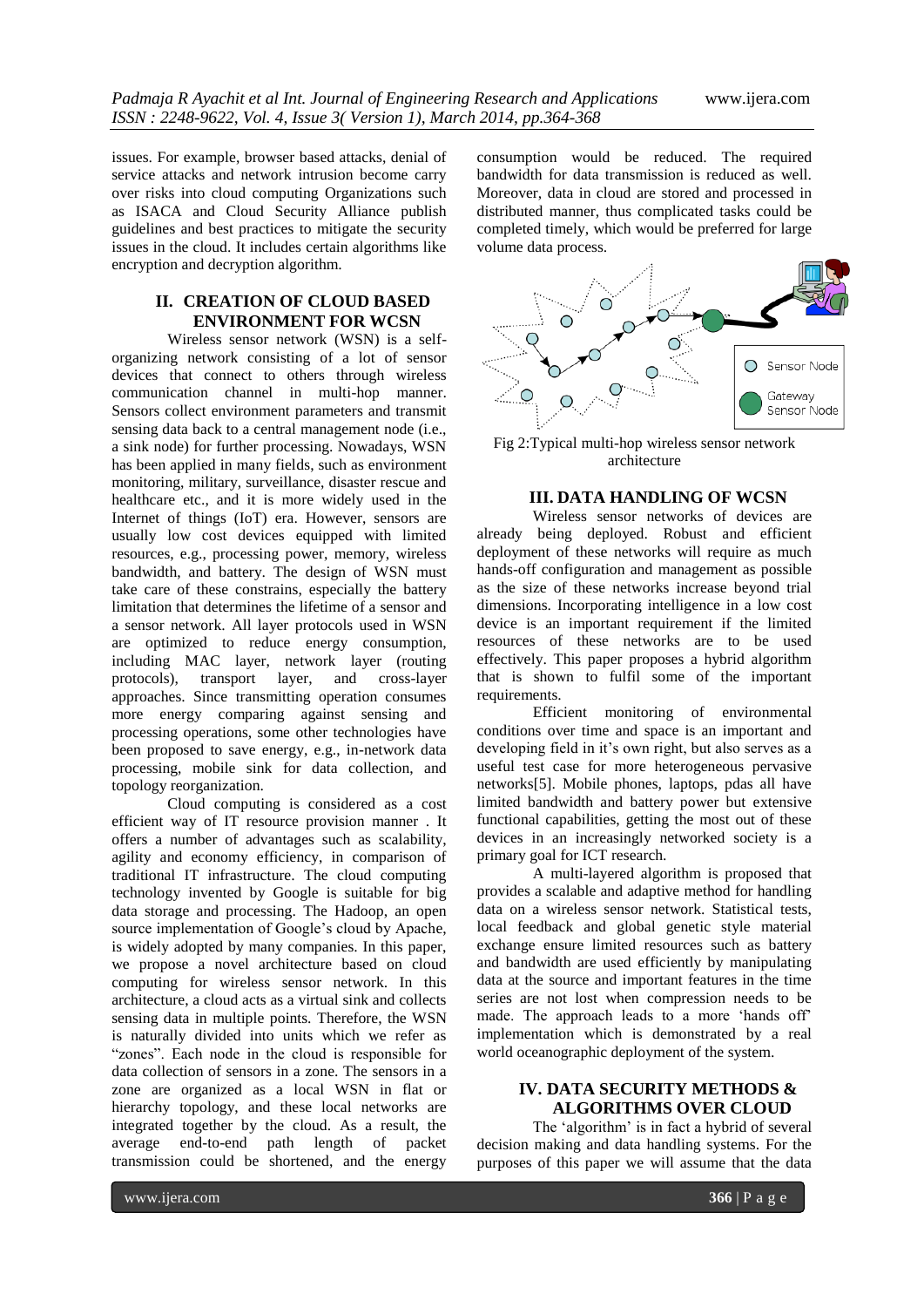being handled has passed through some initial preprocessing. For example, tidal flow can be measured by averaging a number of tilt readings over time. Conventional measurement standards regarding the number of tilt readings that need to be gathered over a time period convert ‗tilt readings' into a single ‗flow' measurement.

There are therefore 3 decision making components:

1. Sliding Window averaging - We can scan a temporal ‗Sliding Window' of readings for sufficient deletion conditions.

2. Local Rules - Internal condition monitoring that affects the frequency of some actions, using negative feedback to obtain a homeostatic behavior. A node may carry out none, one or many actions during a specific time period. Actions such as sensing, forwarding and queue management. Each action has a cost in terms of queue occupancy, battery usage and bandwidth usage. By monitoring the condition of these resources the probability of carrying out these actions can be modified. For instance, if the queue length is near it's maximum it would prudent to take fewer readings and/or to do more forwarding or if the battery is being used at an unsustainable rate higher battery usage behaviors should be reduced and lower usage ones increased. We term this 'local learning'.

3. Parameter Evolution - A genetic style transfer and fitness based evaluation of internal parameters can enable nodes that are performing well to share their configuration with nodes that are performing less well. Methods 1 and 2 both involve several parameters, values that effect the performance (e.g. Reading at T1 is deleted if  $+$  or  $-$  Z% of the average of Reading T0,T2. Sensing probability is reduced by X if queue is above Y). Effective values for these parameters are discovered in advance using multiparameter optimization on a simulated environment. But this can only be as good as the simulated environment. By encoding these parameters in a genetic fashion the performance of the nodes can be evaluated and the genetic material for the 'fittest' nodes can be spread, while the genetic make up of the less fit nodes is modified or dies out

Cloud computing has transformed the way organizations approach IT, enabling them to become more agile, introduce new business models, provide more services, and reduce IT

costs. Cloud computing technologies can be implemented in a wide variety of architectures, under different service and deployment models, and can coexist with other technologies and software design approaches.

The cloud computing landscape continues to realize explosive growth. Specific security challenges pertain to each of the three cloud service modelsSoftware as a Service (SaaS), Platform as a Service (PaaS), and Infrastructure as a Service (IaaS).

1. SaaS deploys the provider's applications running on a cloud infrastructure; it offers anywhere access, bu-t also increases security risk. With this service model it's essential to implement policies for identity management and access control to applications. For example, with Salesforce.com, only certain sales people may be authorized to access and download confidential customer sales information.

2. PaaS is a shared development environment, such as Microsoft™ Windows Azure, where the consumer controls deployed applications but does not manage the underlying cloud infrastructure. This cloud service model requires strong authentication to identify users, an audit trail, and the ability to support compliance regulations and privacy mandates.

3. IaaS lets the consumer provision processing, storage, networks, and other fundamental computing resources and controls operating systems, storage, and deployed applications. As with Amazon Elastic Compute Cloud (EC2), the consumer does not manage or control the underlying cloud infrastructure. Data security is typically a shared respon¬sibility between the cloud service provider and the cloud consumer. Data encryption without the need to modify applications is a key requirement in this environment to remove the custodial risk of IaaS infrastructure personnel accessing sensitive data.

# **V. SIMULATION OF PROTO TYPE FOR THIS PROPOSED ARCHITECTURE**

## **A. Architecture**

The architecture is shown in Fig 1. A number of special nodes (sink points) distributed across the WSN area constitute a cloud. We refer this type node as "cloud node", which is equipped with more resources. Furthermore, a cloud node acts as a sink for sensors nearby. Therefore, the architecture is naturally cluster based. In order to differentiate from the term "cluster" in traditional WSN, we refer a cluster as a "zone" in this paper. These sensors in a zone are organized as independent local WSNs (LWSN), and all LWSN are integrated together by the cloud. The cloud can be viewed as a "virtual sink" for the whole sensor network.

#### **B. Organizing Sensors in a Zone**

We present a different way of heterogeneous sensors organization, as shown in Fig 2. The homogeneous sensors form a WSN (a different type sensor could be used as a software is deployed in the cloud. After processing data from all sensors, the cloud can designate sensors to perform properly through the accessed sink point. If the size of a zone